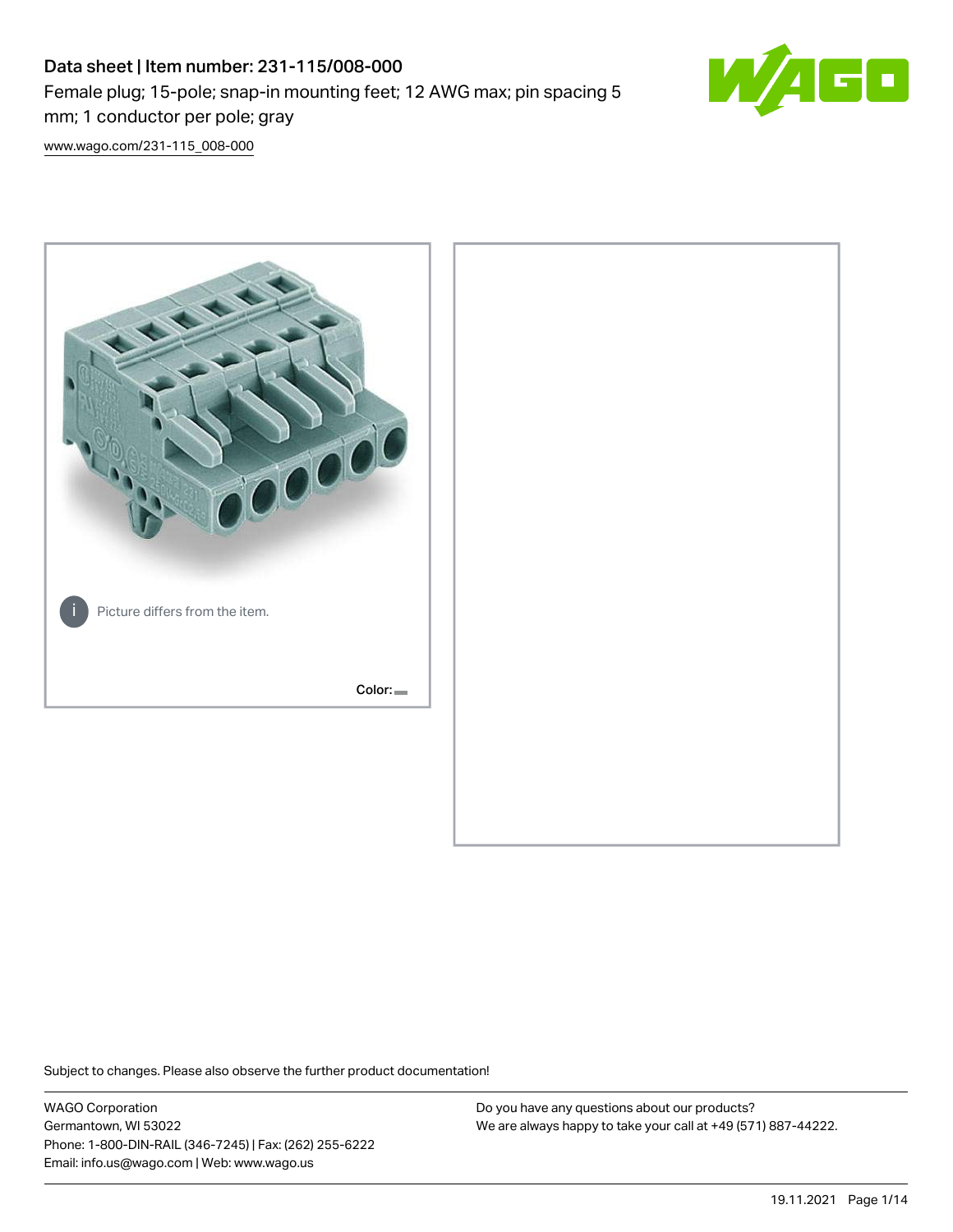

Dimensions in mm

 $L =$  (pole no. x pin spacing) + 1.5 mm

2- to 3-pole female connectors – one latch only

#### Item description

- **Universal connection for all conductor types**
- Easy cable pre-assembly and on-unit wiring via vertical and horizontal CAGE CLAMP<sup>®</sup> actuation  $\blacksquare$
- $\blacksquare$ Integrated test ports
- $\blacksquare$ With coding fingers

Subject to changes. Please also observe the further product documentation! Data

WAGO Corporation Germantown, WI 53022 Phone: 1-800-DIN-RAIL (346-7245) | Fax: (262) 255-6222 Email: info.us@wago.com | Web: www.wago.us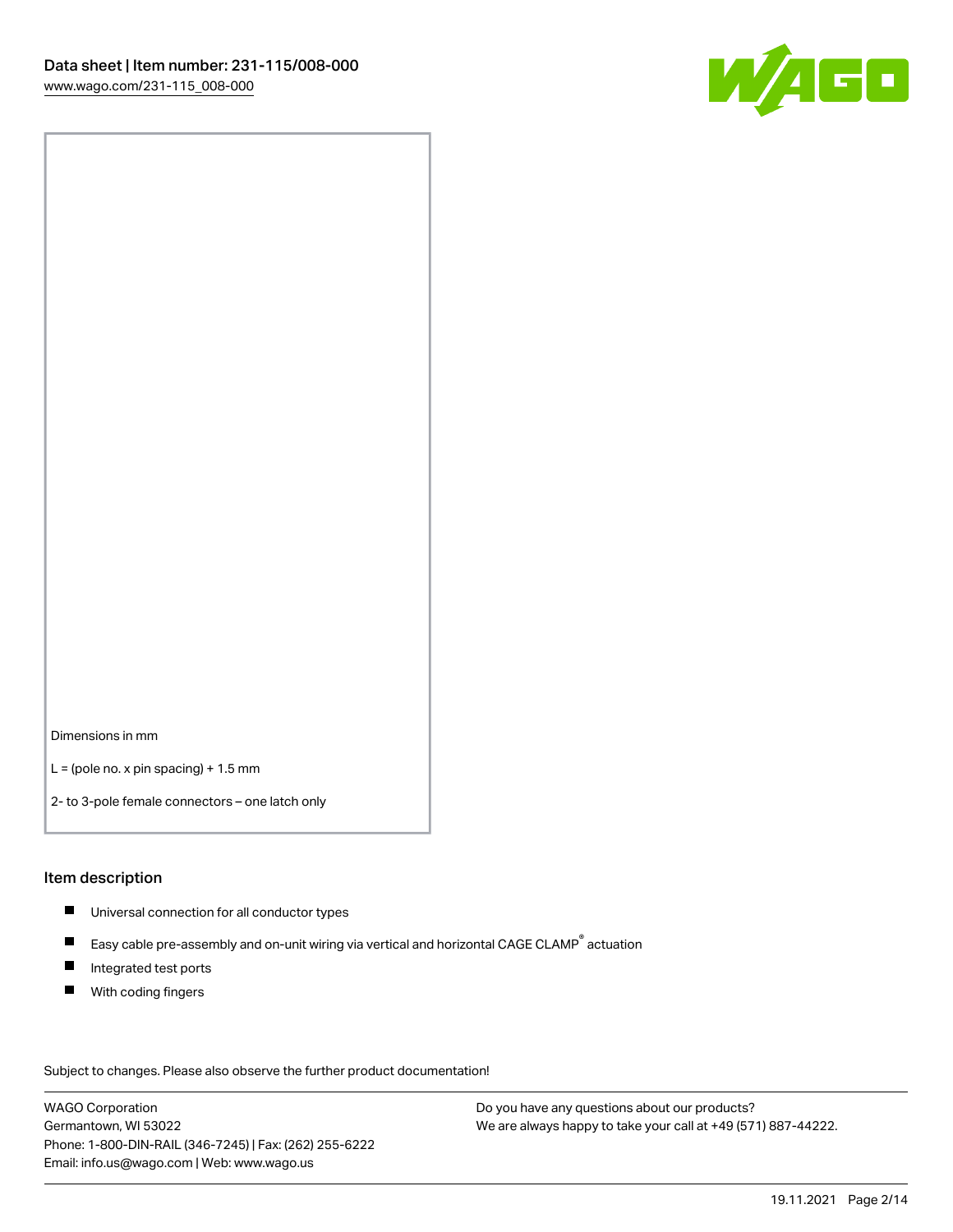

# Data Notes

| Safety information 1 | The MCS-MULTI CONNECTION SYSTEM includes connectors<br>without breaking capacity in accordance with DIN EN 61984. When<br>used as intended, these connectors must not be connected<br>/disconnected when live or under load. The circuit design should<br>ensure header pins, which can be touched, are not live when<br>unmated. |
|----------------------|-----------------------------------------------------------------------------------------------------------------------------------------------------------------------------------------------------------------------------------------------------------------------------------------------------------------------------------|
| Variants:            | Gold-plated or partially gold-plated contact surfaces<br>Other versions (or variants) can be requested from WAGO Sales or<br>configured at https://configurator.wago.com/                                                                                                                                                         |

# Electrical data

# IEC Approvals

| Ratings per                 | IEC/EN 60664-1                                                        |
|-----------------------------|-----------------------------------------------------------------------|
| Rated voltage (III / 3)     | 320 V                                                                 |
| Rated surge voltage (III/3) | 4 <sub>k</sub> V                                                      |
| Rated voltage (III/2)       | 320 V                                                                 |
| Rated surge voltage (III/2) | 4 <sub>k</sub> V                                                      |
| Nominal voltage (II/2)      | 630 V                                                                 |
| Rated surge voltage (II/2)  | 4 <sub>k</sub> V                                                      |
| Rated current               | 16A                                                                   |
| Legend (ratings)            | $(III / 2)$ $\triangle$ Overvoltage category III / Pollution degree 2 |

# UL Approvals

| Approvals per                  | UL 1059 |
|--------------------------------|---------|
| Rated voltage UL (Use Group B) | 300 V   |
| Rated current UL (Use Group B) | 15 A    |
| Rated voltage UL (Use Group D) | 300 V   |
| Rated current UL (Use Group D) | 10 A    |

# Ratings per UL

| Rated voltage UL 1977 | 300 V |
|-----------------------|-------|
| Rated current UL 1977 |       |

# CSA Approvals

Approvals per CSA

Subject to changes. Please also observe the further product documentation!

| <b>WAGO Corporation</b>                                | Do you have any questions about our products?                 |
|--------------------------------------------------------|---------------------------------------------------------------|
| Germantown, WI 53022                                   | We are always happy to take your call at +49 (571) 887-44222. |
| Phone: 1-800-DIN-RAIL (346-7245)   Fax: (262) 255-6222 |                                                               |
| Email: info.us@wago.com   Web: www.wago.us             |                                                               |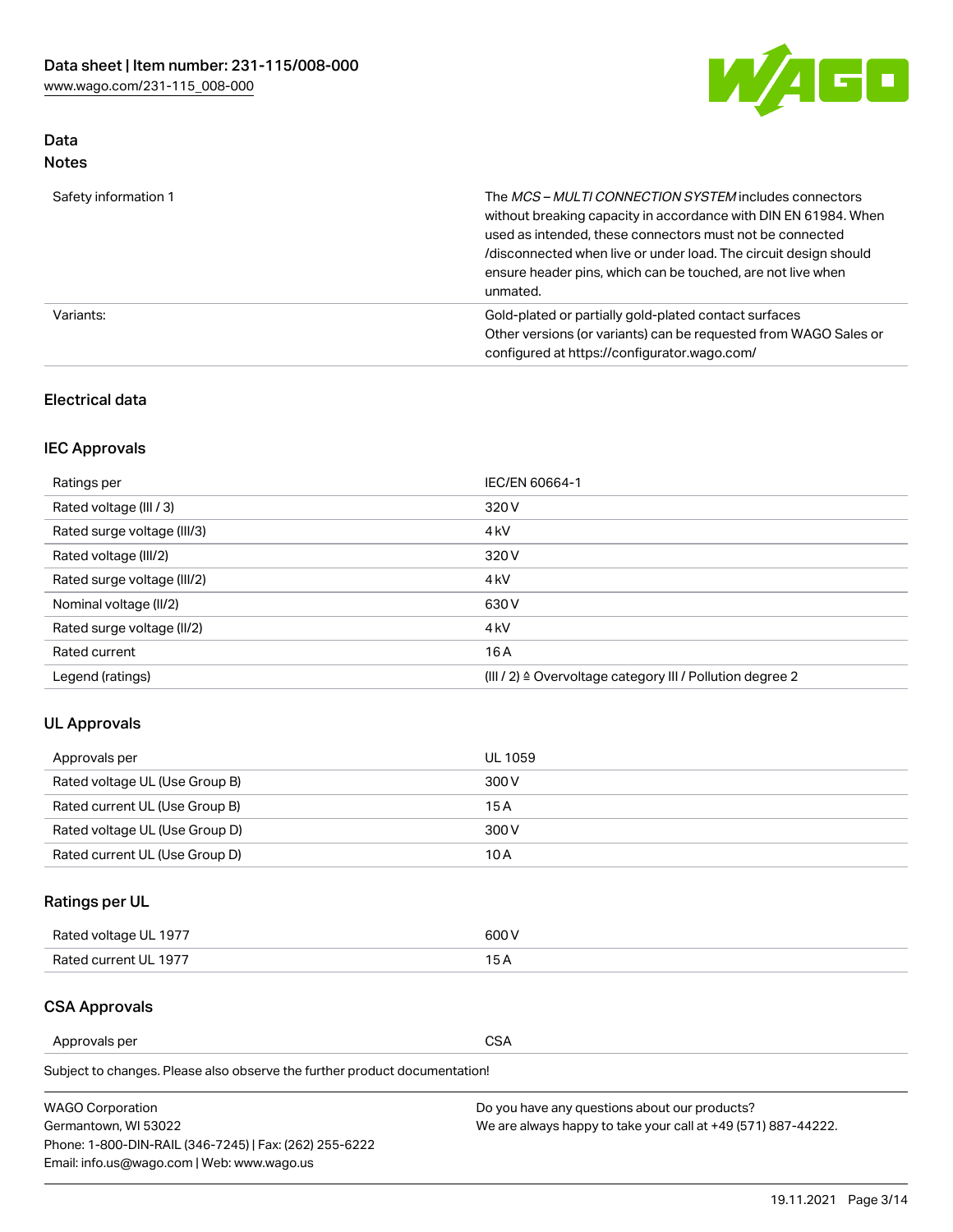

| Rated voltage CSA (Use Group B) | 300 V |
|---------------------------------|-------|
| Rated current CSA (Use Group B) | 15 A  |
| Rated voltage CSA (Use Group D) | 300 V |
| Rated current CSA (Use Group D) | 10 A  |

# Connection data

| Total number of connection points | 15 |
|-----------------------------------|----|
| Total number of potentials        | 15 |
| Number of connection types        |    |
| Number of levels                  |    |

## Connection 1

| Connection technology                             | CAGE CLAMP®                            |
|---------------------------------------------------|----------------------------------------|
| Actuation type                                    | Operating tool                         |
| Solid conductor                                   | $0.082.5$ mm <sup>2</sup> / 28  12 AWG |
| Fine-stranded conductor                           | $0.082.5$ mm <sup>2</sup> / 28  12 AWG |
| Fine-stranded conductor; with insulated ferrule   | $0.251.5$ mm <sup>2</sup>              |
| Fine-stranded conductor; with uninsulated ferrule | $0.252.5$ mm <sup>2</sup>              |
| Strip length                                      | $89$ mm / 0.31  0.35 inch              |
| Number of poles                                   | 15                                     |
| Conductor entry direction to mating direction     | 0°                                     |
|                                                   |                                        |

# Physical data

| Pin spacing             | 5 mm / 0.197 inch    |
|-------------------------|----------------------|
| Width                   | 76.5 mm / 3.012 inch |
| Height                  | 18.8 mm / 0.74 inch  |
| Height from the surface | 14.3 mm / 0.563 inch |
| Depth                   | 26.5 mm / 1.043 inch |

## Mechanical data

| Housing sheet thickness | $0.61.2$ mm $/0.0240.047$ inch |
|-------------------------|--------------------------------|
| Mounting type           | Snap-in foot                   |
| Mounting type           | Panel mounting                 |

## Plug-in connection

Contact type (pluggable connector) example and the Female connector/socket

Subject to changes. Please also observe the further product documentation!

WAGO Corporation Germantown, WI 53022 Phone: 1-800-DIN-RAIL (346-7245) | Fax: (262) 255-6222 Email: info.us@wago.com | Web: www.wago.us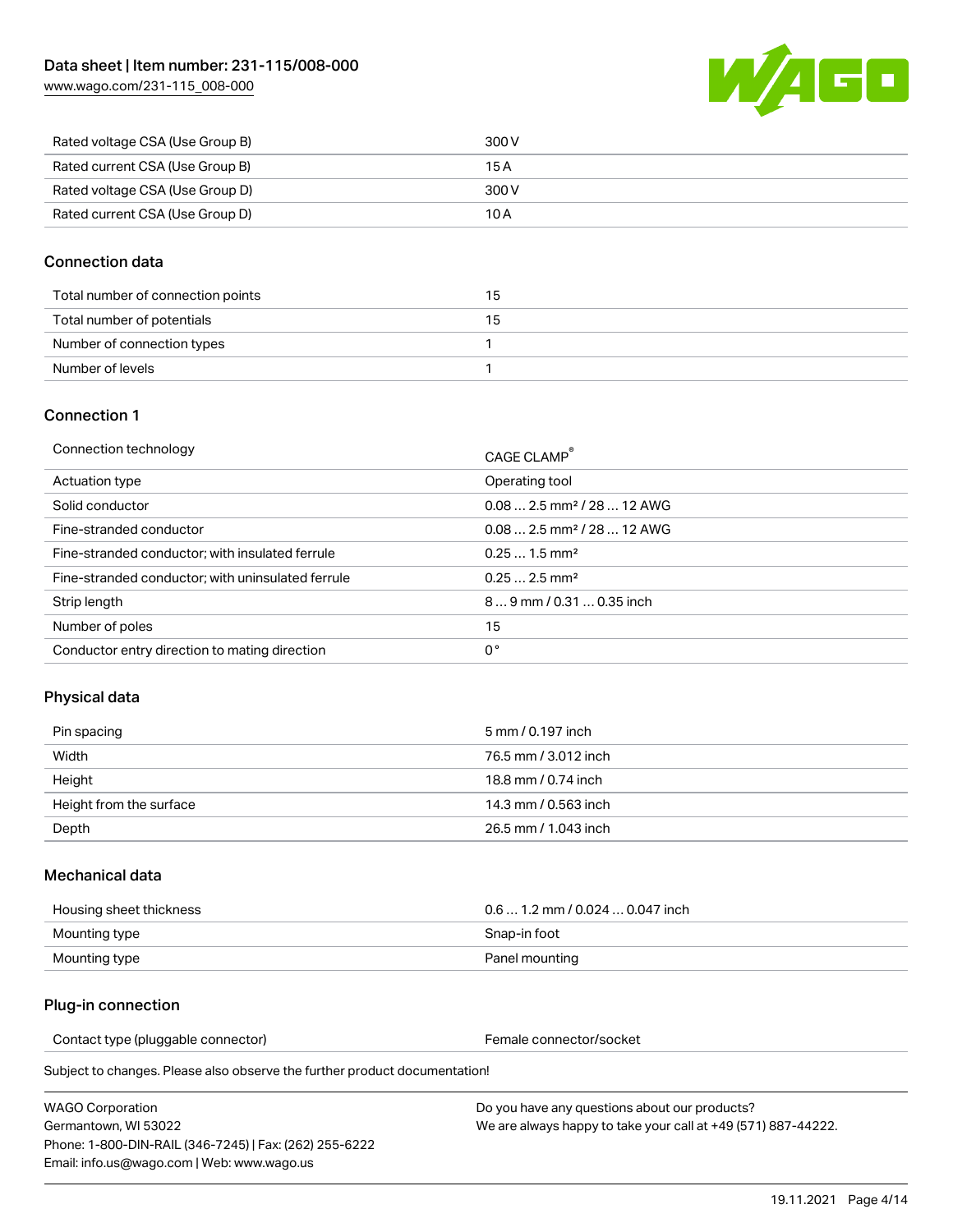[www.wago.com/231-115\\_008-000](http://www.wago.com/231-115_008-000)



| Connector (connection type)   | for conductor |
|-------------------------------|---------------|
| Mismating protection          | No            |
| Locking of plug-in connection | Without       |

# Material data

| Color                       | gray                              |
|-----------------------------|-----------------------------------|
| Material group              |                                   |
| Insulation material         | Polyamide (PA66)                  |
| Flammability class per UL94 | V <sub>0</sub>                    |
| Clamping spring material    | Chrome nickel spring steel (CrNi) |
| Contact material            | Copper alloy                      |
| Contact plating             | tin-plated                        |
| Fire load                   | 0.382 MJ                          |
| Weight                      | 27 g                              |
|                             |                                   |

## Environmental requirements

| Limit temperature range<br>. | $-60+85 °C$ |
|------------------------------|-------------|
|------------------------------|-------------|

# Commercial data

| Product Group         | 3 (Multi Conn. System) |
|-----------------------|------------------------|
| PU (SPU)              | 25 Stück               |
| Packaging type        | box                    |
| Country of origin     | DE                     |
| <b>GTIN</b>           | 4044918341943          |
| Customs tariff number | 8536694040             |

## Approvals / Certificates

#### Country specific Approvals

| Logo | Approval                               | <b>Additional Approval Text</b> | Certificate<br>name |
|------|----------------------------------------|---------------------------------|---------------------|
|      | CВ<br><b>DEKRA Certification B.V.</b>  | IEC 61984                       | NL-39756            |
|      | <b>CSA</b><br>DEKRA Certification B.V. | C <sub>22.2</sub>               | LR 18677-<br>25     |

#### Ship Approvals

Subject to changes. Please also observe the further product documentation!

| <b>WAGO Corporation</b>                                | Do you have any questions about our products?                 |
|--------------------------------------------------------|---------------------------------------------------------------|
| Germantown, WI 53022                                   | We are always happy to take your call at +49 (571) 887-44222. |
| Phone: 1-800-DIN-RAIL (346-7245)   Fax: (262) 255-6222 |                                                               |
| Email: info.us@wago.com   Web: www.wago.us             |                                                               |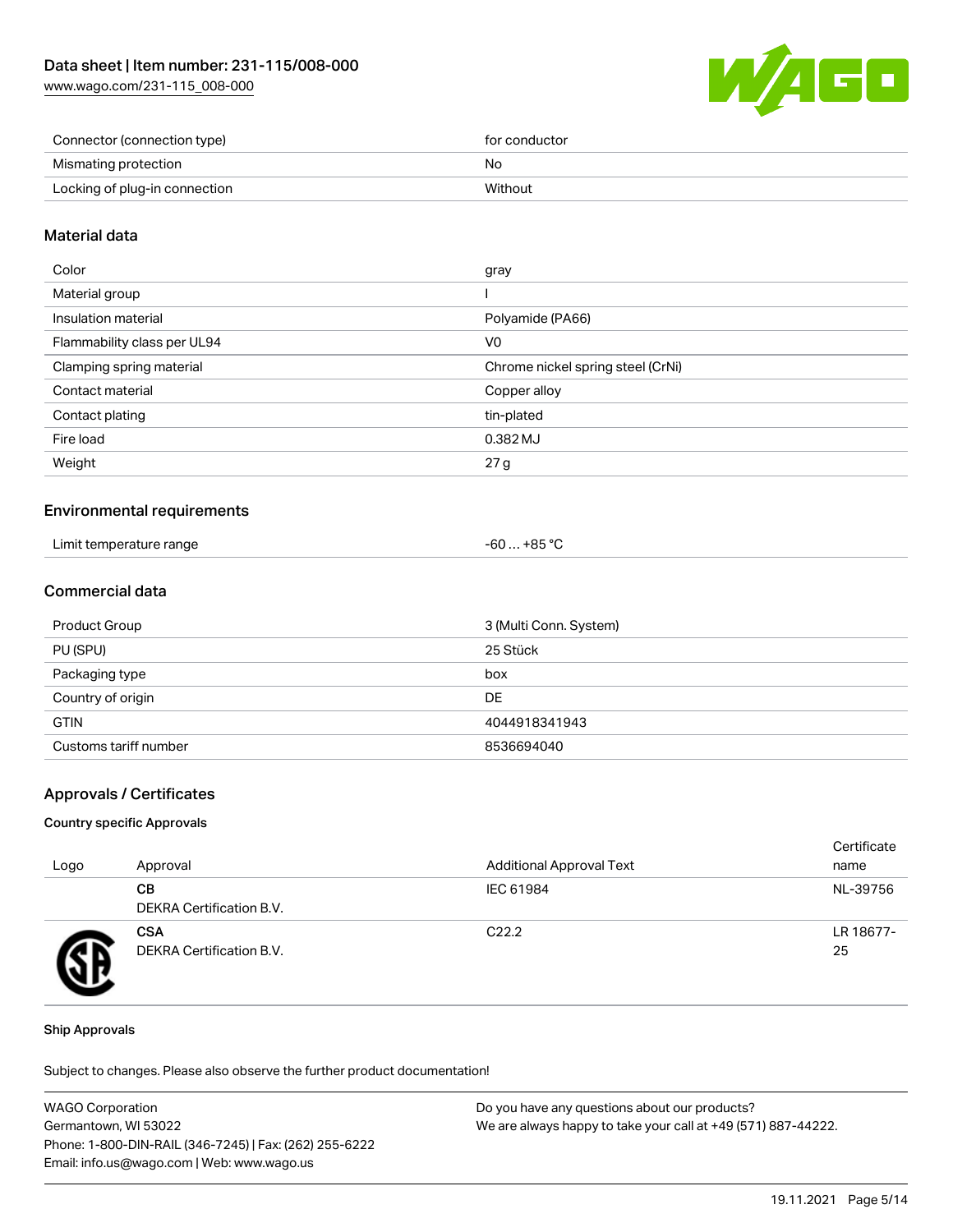[www.wago.com/231-115\\_008-000](http://www.wago.com/231-115_008-000)



| Logo                | Approval                                                           | <b>Additional Approval Text</b> | Certificate<br>name                |
|---------------------|--------------------------------------------------------------------|---------------------------------|------------------------------------|
| ABS                 | <b>ABS</b><br>American Bureau of Shipping                          |                                 | $19 -$<br>HG1869876-<br><b>PDA</b> |
|                     | <b>BV</b><br>Bureau Veritas S.A.                                   | <b>IEC 60998</b>                | 11915/D0<br><b>BV</b>              |
|                     | <b>DNV GL</b><br>Det Norske Veritas, Germanischer Lloyd            |                                 | TAE000016Z                         |
| <b>UL-Approvals</b> |                                                                    |                                 |                                    |
| Logo                | Approval                                                           | <b>Additional Approval Text</b> | Certificate<br>name                |
|                     | UL<br>Underwriters Laboratories Inc.                               | <b>UL 1059</b>                  | E45172                             |
|                     | <b>UR</b><br>Underwriters Laboratories Inc.                        | <b>UL 1977</b>                  | E45171                             |
| Counterpart         |                                                                    |                                 |                                    |
|                     | Item no.231-615<br>Male connector; 15-pole; Pin spacing 5 mm; gray | www.wago.com/231-615            |                                    |
|                     |                                                                    |                                 |                                    |

# Optional accessories

#### Mounting adapter

| Mounting accessories |
|----------------------|
|----------------------|

Item no.: 209-148

Multi mounting adapter; for DIN-35 rail; 25 mm wide; gray [www.wago.com/209-148](http://www.wago.com/209-148)

#### Cover

| ۰,<br>٠<br>×<br>٧ |  |
|-------------------|--|



Item no.: 231-668

Lockout caps; for covering unused clamping units; gray [www.wago.com/231-668](http://www.wago.com/231-668)

Subject to changes. Please also observe the further product documentation! Jumpers

WAGO Corporation Germantown, WI 53022 Phone: 1-800-DIN-RAIL (346-7245) | Fax: (262) 255-6222 Email: info.us@wago.com | Web: www.wago.us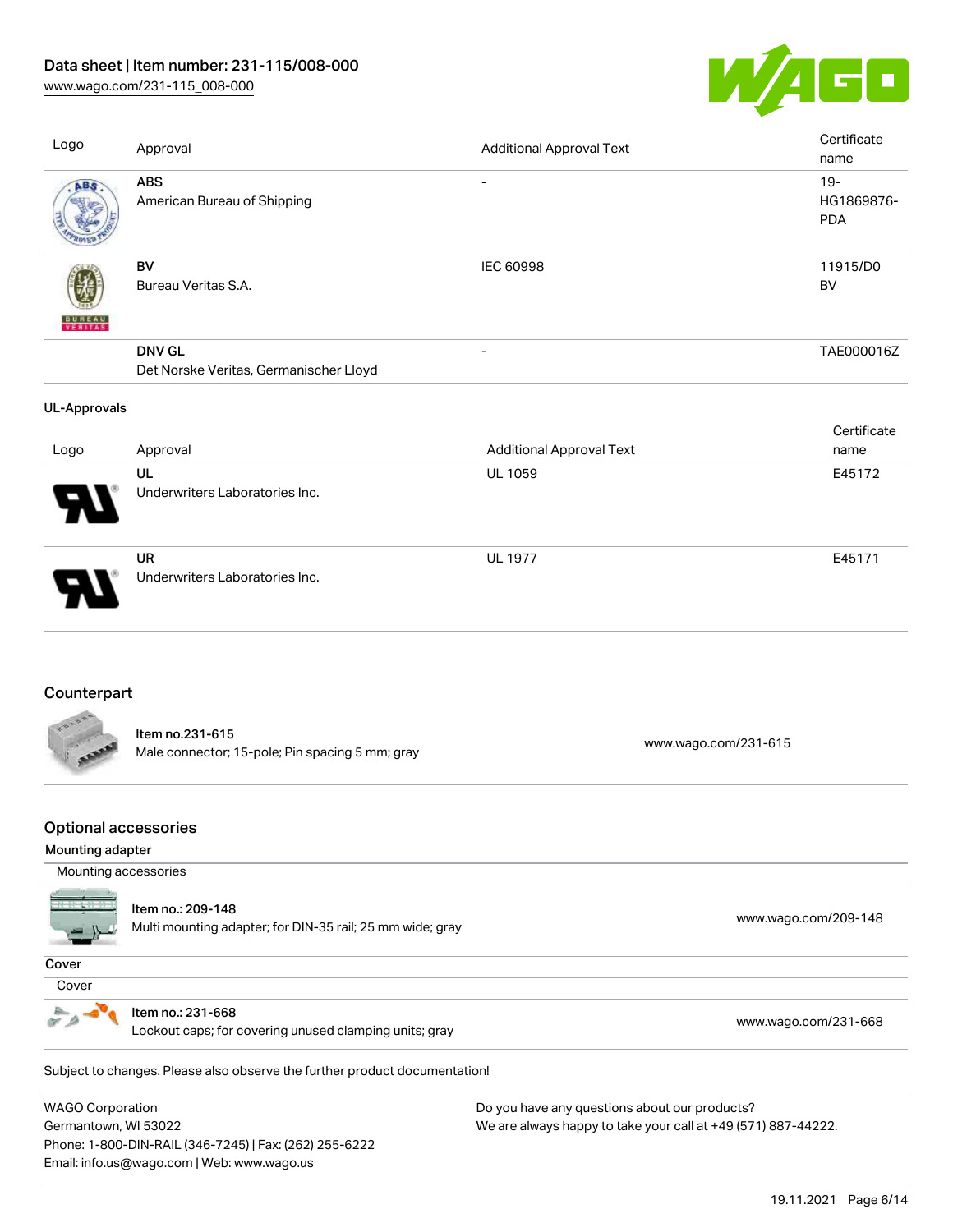[www.wago.com/231-115\\_008-000](http://www.wago.com/231-115_008-000)



#### Jumpers

| Jumper                     |                                                                                                                            |                      |
|----------------------------|----------------------------------------------------------------------------------------------------------------------------|----------------------|
|                            | Item no.: 231-905<br>Jumper; for conductor entry; 5-way; insulated; gray                                                   | www.wago.com/231-905 |
|                            | Item no.: 231-903<br>Jumper; for conductor entry; 3-way; insulated; gray                                                   | www.wago.com/231-903 |
|                            | Item no.: 231-907<br>Jumper; for conductor entry; 7-way; insulated; gray                                                   | www.wago.com/231-907 |
|                            | Item no.: 231-910<br>Jumper; for conductor entry; 10-way; insulated; gray                                                  | www.wago.com/231-910 |
|                            | Item no.: 231-902<br>Jumper; for conductor entry; 2-way; insulated; gray                                                   | www.wago.com/231-902 |
| Mounting                   |                                                                                                                            |                      |
| Mounting accessories       |                                                                                                                            |                      |
|                            | Item no.: 209-137<br>Mounting adapter; can be used as end stop; 6.5 mm wide; gray                                          | www.wago.com/209-137 |
| <b>Testing accessories</b> |                                                                                                                            |                      |
| Testing accessories        |                                                                                                                            |                      |
|                            | Item no.: 210-136<br>Test plug; 2 mm Ø; with 500 mm cable                                                                  | www.wago.com/210-136 |
|                            | Item no.: 231-661<br>Test plugs for female connectors; for 5 mm and 5.08 mm pin spacing; 2,50 mm <sup>2</sup> ; light gray | www.wago.com/231-661 |
| Insulations stops          |                                                                                                                            |                      |
| Insulation stop            |                                                                                                                            |                      |
| FILE                       | Item no.: 231-672<br>Insulation stop; 0.75 - 1 mm <sup>2</sup> ; dark gray                                                 | www.wago.com/231-672 |
| <b>COMP</b>                | Item no.: 231-670<br>Insulation stop; 0.08-0.2 mm <sup>2</sup> / 0.2 mm <sup>2</sup> "s"; white                            | www.wago.com/231-670 |
|                            | Item no.: 231-671<br>Insulation stop; 0.25 - 0.5 mm <sup>2</sup> ; light gray                                              | www.wago.com/231-671 |
| Ferrules                   |                                                                                                                            |                      |
| Ferrule                    |                                                                                                                            |                      |
| ĭ                          |                                                                                                                            |                      |
|                            | Subject to changes. Please also observe the further product documentation!                                                 |                      |

WAGO Corporation Germantown, WI 53022 Phone: 1-800-DIN-RAIL (346-7245) | Fax: (262) 255-6222 Email: info.us@wago.com | Web: www.wago.us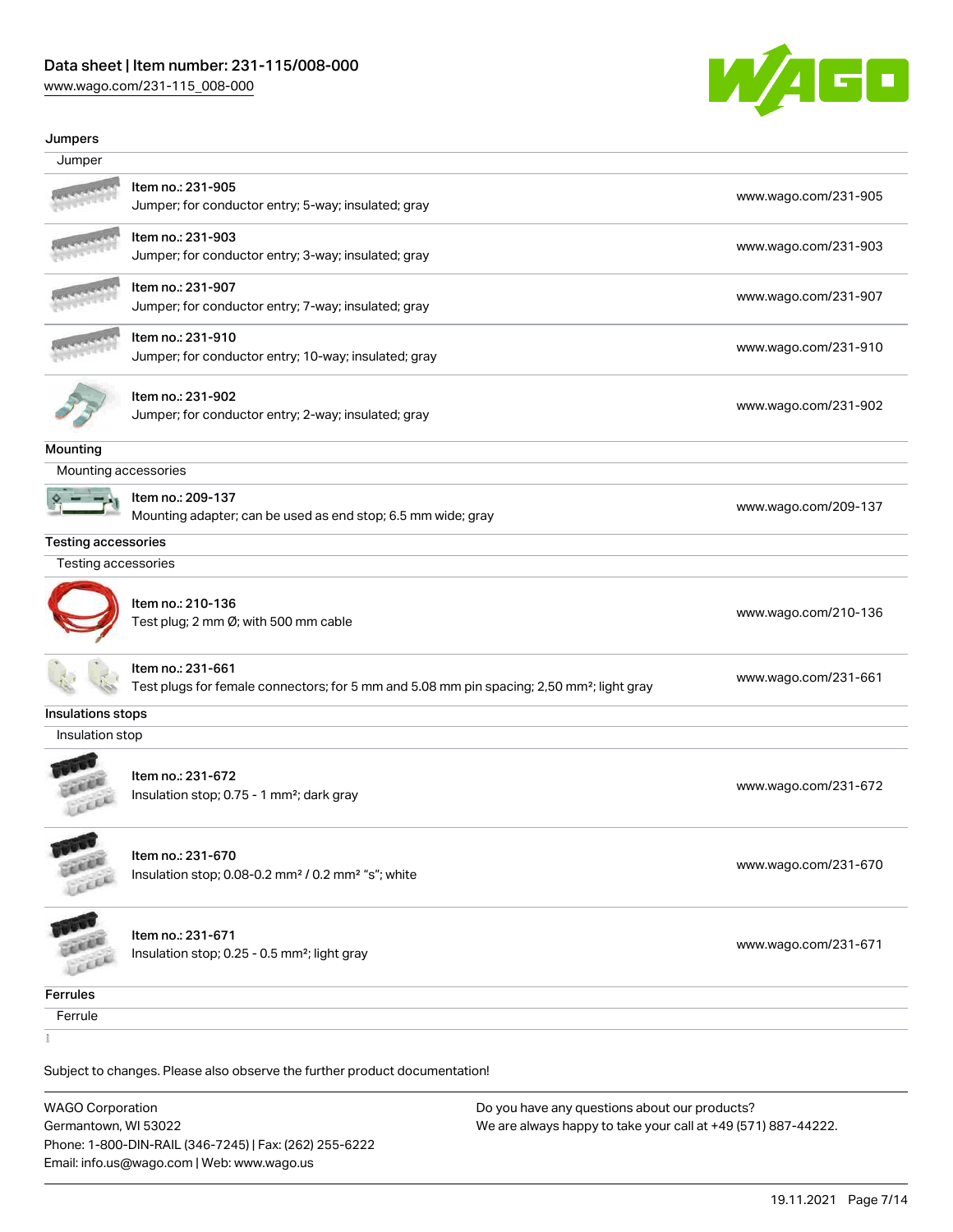[www.wago.com/231-115\\_008-000](http://www.wago.com/231-115_008-000)



| Item no.: 216-101<br>Ferrule; Sleeve for 0.5 mm <sup>2</sup> / AWG 22; uninsulated; electro-tin plated; silver-colored                                                             | www.wago.com/216-101 |
|------------------------------------------------------------------------------------------------------------------------------------------------------------------------------------|----------------------|
| Item no.: 216-104<br>Ferrule; Sleeve for 1.5 mm <sup>2</sup> / AWG 16; uninsulated; electro-tin plated; silver-colored                                                             | www.wago.com/216-104 |
| Item no.: 216-106<br>Ferrule; Sleeve for 2.5 mm <sup>2</sup> / AWG 14; uninsulated; electro-tin plated; silver-colored                                                             | www.wago.com/216-106 |
| Item no.: 216-102<br>Ferrule; Sleeve for 0.75 mm <sup>2</sup> / AWG 20; uninsulated; electro-tin plated; silver-colored                                                            | www.wago.com/216-102 |
| Item no.: 216-103<br>Ferrule; Sleeve for 1 mm <sup>2</sup> / AWG 18; uninsulated; electro-tin plated                                                                               | www.wago.com/216-103 |
| Item no.: 216-123<br>Ferrule; Sleeve for 1 mm <sup>2</sup> / AWG 18; uninsulated; electro-tin plated; silver-colored                                                               | www.wago.com/216-123 |
| Item no.: 216-122<br>Ferrule; Sleeve for 0.75 mm <sup>2</sup> / AWG 20; uninsulated; electro-tin plated; silver-colored                                                            | www.wago.com/216-122 |
| Item no.: 216-124<br>Ferrule; Sleeve for 1.5 mm <sup>2</sup> / AWG 16; uninsulated; electro-tin plated                                                                             | www.wago.com/216-124 |
| Item no.: 216-142<br>Ferrule; Sleeve for 0.75 mm <sup>2</sup> / 18 AWG; uninsulated; electro-tin plated; electrolytic copper; gastight<br>crimped; acc. to DIN 46228, Part 1/08.92 | www.wago.com/216-142 |
| Item no.: 216-132<br>Ferrule; Sleeve for 0.34 mm <sup>2</sup> / AWG 24; uninsulated; electro-tin plated                                                                            | www.wago.com/216-132 |
| Item no.: 216-121<br>Ferrule; Sleeve for 0.5 mm <sup>2</sup> / AWG 22; uninsulated; electro-tin plated; silver-colored                                                             | www.wago.com/216-121 |
| Item no.: 216-143<br>Ferrule; Sleeve for 1 mm <sup>2</sup> / AWG 18; uninsulated; electro-tin plated; electrolytic copper; gastight<br>crimped; acc. to DIN 46228, Part 1/08.92    | www.wago.com/216-143 |
| Item no.: 216-131<br>Ferrule; Sleeve for 0.25 mm <sup>2</sup> / AWG 24; uninsulated; electro-tin plated; silver-colored                                                            | www.wago.com/216-131 |
| Item no.: 216-141<br>Ferrule; Sleeve for 0.5 mm <sup>2</sup> / 20 AWG; uninsulated; electro-tin plated; electrolytic copper; gastight<br>crimped; acc. to DIN 46228, Part 1/08.92  | www.wago.com/216-141 |
| Item no.: 216-152<br>Ferrule; Sleeve for 0.34 mm <sup>2</sup> / AWG 24; uninsulated; electro-tin plated                                                                            | www.wago.com/216-152 |
| Item no.: 216-203<br>Ferrule; Sleeve for 1 mm <sup>2</sup> / AWG 18; insulated; electro-tin plated; red                                                                            | www.wago.com/216-203 |
| Item no.: 216-202<br>Ferrule; Sleeve for 0.75 mm <sup>2</sup> / 18 AWG; insulated; electro-tin plated; gray                                                                        | www.wago.com/216-202 |
| Item no.: 216-151<br>Ferrule; Sleeve for 0.25 mm <sup>2</sup> / AWG 24; uninsulated; electro-tin plated                                                                            | www.wago.com/216-151 |

WAGO Corporation Germantown, WI 53022 Phone: 1-800-DIN-RAIL (346-7245) | Fax: (262) 255-6222 Email: info.us@wago.com | Web: www.wago.us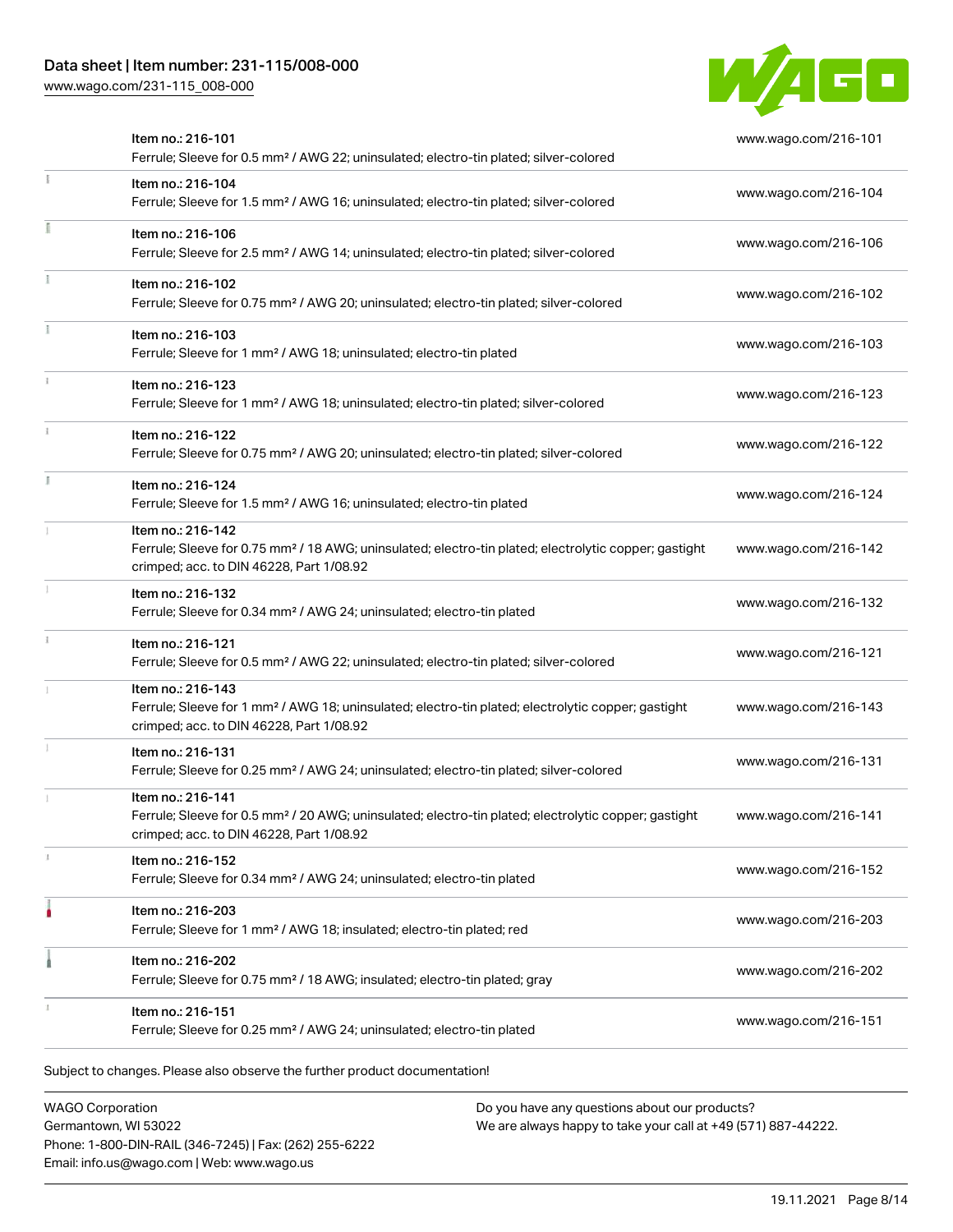[www.wago.com/231-115\\_008-000](http://www.wago.com/231-115_008-000)



| Item no.: 216-204<br>Ferrule; Sleeve for 1.5 mm <sup>2</sup> / AWG 16; insulated; electro-tin plated; black                                                                                             | www.wago.com/216-204 |
|---------------------------------------------------------------------------------------------------------------------------------------------------------------------------------------------------------|----------------------|
| Item no.: 216-144<br>Ferrule; Sleeve for 1.5 mm <sup>2</sup> / AWG 16; uninsulated; electro-tin plated; electrolytic copper; gastight<br>crimped; acc. to DIN 46228, Part 1/08.92; silver-colored       | www.wago.com/216-144 |
| Item no.: 216-201<br>Ferrule; Sleeve for 0.5 mm <sup>2</sup> / 20 AWG; insulated; electro-tin plated; white                                                                                             | www.wago.com/216-201 |
| Item no.: 216-223<br>Ferrule; Sleeve for 1 mm <sup>2</sup> / AWG 18; insulated; electro-tin plated; red                                                                                                 | www.wago.com/216-223 |
| Item no.: 216-241<br>Ferrule; Sleeve for 0.5 mm <sup>2</sup> / 20 AWG; insulated; electro-tin plated; electrolytic copper; gastight<br>crimped; acc. to DIN 46228, Part 4/09.90; white                  | www.wago.com/216-241 |
| Item no.: 216-242<br>Ferrule; Sleeve for 0.75 mm <sup>2</sup> / 18 AWG; insulated; electro-tin plated; electrolytic copper; gastight<br>crimped; acc. to DIN 46228, Part 4/09.90; gray                  | www.wago.com/216-242 |
| Item no.: 216-222<br>Ferrule; Sleeve for 0.75 mm <sup>2</sup> / 18 AWG; insulated; electro-tin plated; gray                                                                                             | www.wago.com/216-222 |
| Item no.: 216-221<br>Ferrule; Sleeve for 0.5 mm <sup>2</sup> / 20 AWG; insulated; electro-tin plated; white                                                                                             | www.wago.com/216-221 |
| Item no.: 216-224<br>Ferrule; Sleeve for 1.5 mm <sup>2</sup> / AWG 16; insulated; electro-tin plated; black                                                                                             | www.wago.com/216-224 |
| Item no.: 216-243<br>Ferrule; Sleeve for 1 mm <sup>2</sup> / AWG 18; insulated; electro-tin plated; electrolytic copper; gastight crimped; www.wago.com/216-243<br>acc. to DIN 46228, Part 4/09.90; red |                      |
| Item no.: 216-244<br>Ferrule; Sleeve for 1.5 mm <sup>2</sup> / AWG 16; insulated; electro-tin plated; electrolytic copper; gastight<br>crimped; acc. to DIN 46228, Part 4/09.90; black                  | www.wago.com/216-244 |
| Item no.: 216-263<br>Ferrule; Sleeve for 1 mm <sup>2</sup> / AWG 18; insulated; electro-tin plated; electrolytic copper; gastight crimped; www.wago.com/216-263<br>acc. to DIN 46228, Part 4/09.90; red |                      |
| Item no.: 216-264<br>Ferrule; Sleeve for 1.5 mm <sup>2</sup> / AWG 16; insulated; electro-tin plated; electrolytic copper; gastight<br>crimped; acc. to DIN 46228, Part 4/09.90; black                  | www.wago.com/216-264 |
| Item no.: 216-284<br>Ferrule; Sleeve for 1.5 mm <sup>2</sup> / AWG 16; insulated; electro-tin plated; electrolytic copper; gastight<br>crimped; acc. to DIN 46228, Part 4/09.90; black                  | www.wago.com/216-284 |
| Item no.: 216-262<br>Ferrule; Sleeve for 0.75 mm <sup>2</sup> / 18 AWG; insulated; electro-tin plated; electrolytic copper; gastight<br>crimped; acc. to DIN 46228, Part 4/09.90; gray                  | www.wago.com/216-262 |
| Item no.: 216-301<br>Ferrule; Sleeve for 0.25 mm <sup>2</sup> / AWG 24; insulated; electro-tin plated; yellow                                                                                           | www.wago.com/216-301 |
| Item no.: 216-321<br>Ferrule; Sleeve for 0.25 mm <sup>2</sup> / AWG 24; insulated; electro-tin plated; yellow                                                                                           | www.wago.com/216-321 |
|                                                                                                                                                                                                         |                      |

WAGO Corporation Germantown, WI 53022 Phone: 1-800-DIN-RAIL (346-7245) | Fax: (262) 255-6222 Email: info.us@wago.com | Web: www.wago.us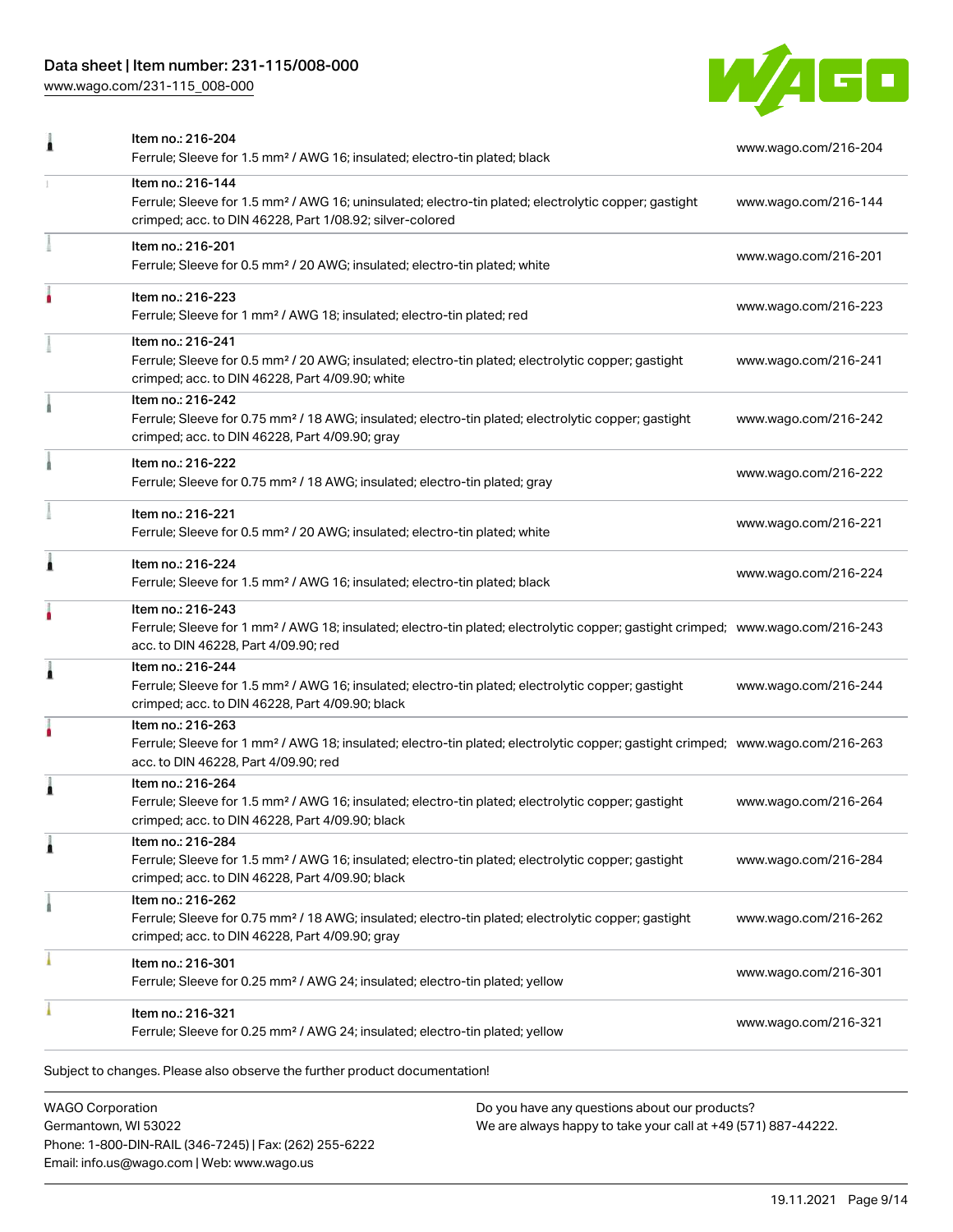[www.wago.com/231-115\\_008-000](http://www.wago.com/231-115_008-000)



|                     | Item no.: 216-322<br>Ferrule; Sleeve for 0.34 mm <sup>2</sup> / 22 AWG; insulated; electro-tin plated; green                                                                                    | www.wago.com/216-322             |
|---------------------|-------------------------------------------------------------------------------------------------------------------------------------------------------------------------------------------------|----------------------------------|
|                     | Item no.: 216-302<br>Ferrule; Sleeve for 0.34 mm <sup>2</sup> / 22 AWG; insulated; electro-tin plated; green                                                                                    | www.wago.com/216-302             |
| Marking accessories |                                                                                                                                                                                                 |                                  |
| Marking strip       |                                                                                                                                                                                                 |                                  |
|                     | Item no.: 210-331/500-103<br>Marking strips; as a DIN A4 sheet; MARKED; 1-12 (300x); Height of marker strip: 2.3 mm/0.091 in; Strip<br>length 182 mm; Horizontal marking; Self-adhesive; white  | www.wago.com/210-331<br>/500-103 |
|                     | Item no.: 210-331/500-104<br>Marking strips; as a DIN A4 sheet; MARKED; 13-24 (300x); Height of marker strip: 2.3 mm/0.091 in; Strip<br>length 182 mm; Horizontal marking; Self-adhesive; white | www.wago.com/210-331<br>/500-104 |
|                     | Item no.: 210-332/500-202<br>Marking strips; as a DIN A4 sheet; MARKED; 1-16 (160x); Height of marker strip: 3 mm; Strip length 182<br>mm; Horizontal marking; Self-adhesive; white             | www.wago.com/210-332<br>/500-202 |
|                     | Item no.: 210-332/500-206<br>Marking strips; as a DIN A4 sheet; MARKED; 33-48 (160x); Height of marker strip: 3 mm; Strip length<br>182 mm; Horizontal marking; Self-adhesive; white            | www.wago.com/210-332<br>/500-206 |
|                     | Item no.: 210-332/500-205<br>Marking strips; as a DIN A4 sheet; MARKED; 1-32 (80x); Height of marker strip: 3 mm; Strip length 182<br>mm; Horizontal marking; Self-adhesive; white              | www.wago.com/210-332<br>/500-205 |
|                     | Item no.: 210-332/500-204<br>Marking strips; as a DIN A4 sheet; MARKED; 17-32 (160x); Height of marker strip: 3 mm; Strip length<br>182 mm; Horizontal marking; Self-adhesive; white            | www.wago.com/210-332<br>/500-204 |
| Tools               |                                                                                                                                                                                                 |                                  |
| Operating tool      |                                                                                                                                                                                                 |                                  |
|                     | Item no.: 209-130<br>Operating tool; suitable for 264, 280 and 281 Series; 1-way; of insulating material; white                                                                                 | www.wago.com/209-130             |
|                     | Item no.: 209-132<br>Operating tool; for connecting comb-style jumper bar; 2-way; of insulating material                                                                                        | www.wago.com/209-132             |
|                     | Item no.: 231-159<br>Operating tool; natural                                                                                                                                                    | www.wago.com/231-159             |
|                     | Item no.: 231-231<br>Combination operating tool; red                                                                                                                                            | www.wago.com/231-231             |
|                     | Item no.: 231-131<br>Operating tool; made of insulating material; 1-way; loose; white                                                                                                           | www.wago.com/231-131             |

Subject to changes. Please also observe the further product documentation!

WAGO Corporation Germantown, WI 53022 Phone: 1-800-DIN-RAIL (346-7245) | Fax: (262) 255-6222 Email: info.us@wago.com | Web: www.wago.us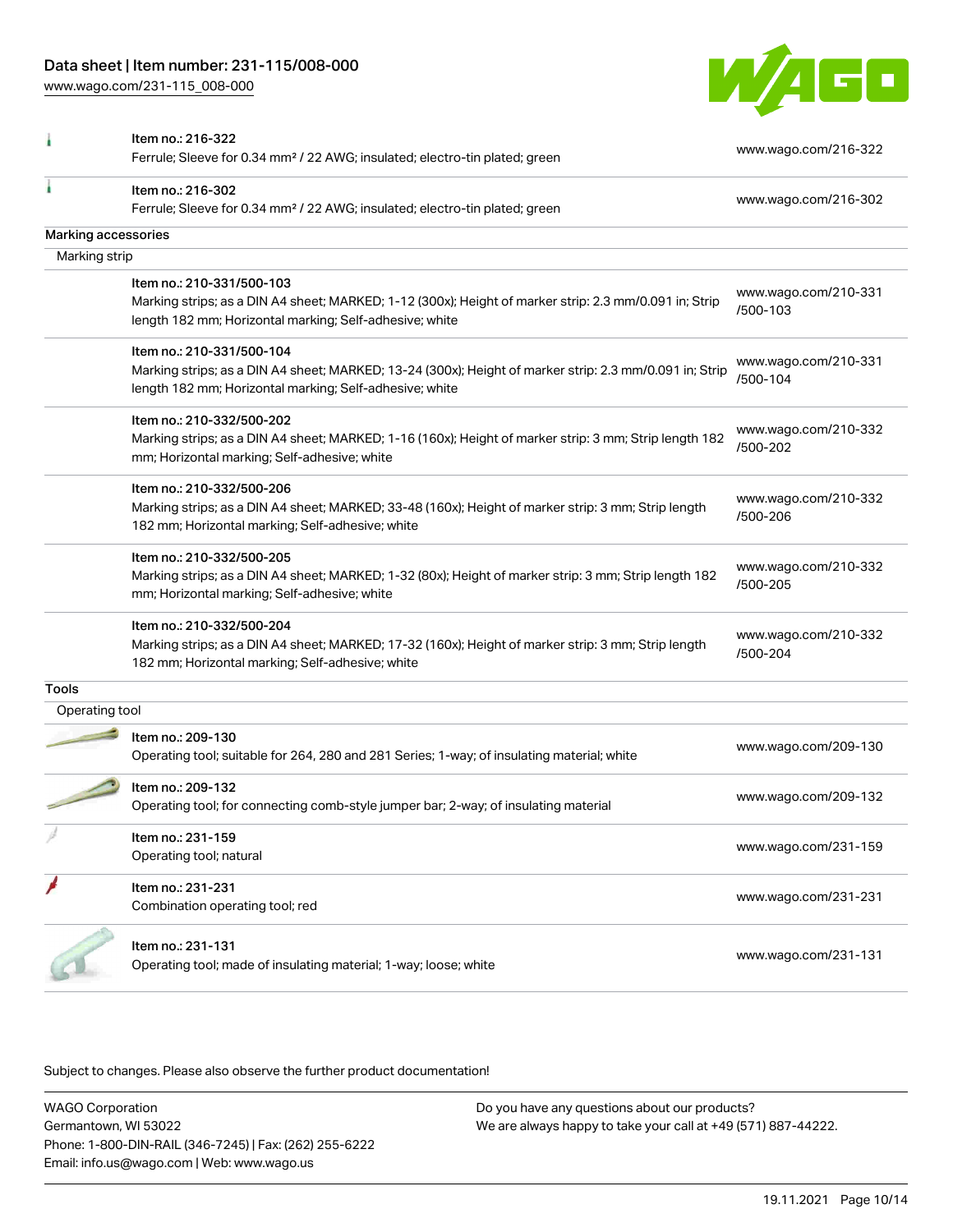[www.wago.com/231-115\\_008-000](http://www.wago.com/231-115_008-000)



Item no.: 231-291 Operating tool; made of insulating material; 1-way; loose; red



[www.wago.com/231-291](http://www.wago.com/231-291)

| Item no.: 280-432<br>Operating tool; made of insulating material; 2-way; white | www.wago.com/280-432 |
|--------------------------------------------------------------------------------|----------------------|
| Item no.: 280-434<br>Operating tool; made of insulating material; 4-way        | www.wago.com/280-434 |
| Item no.: 280-437<br>Operating tool; made of insulating material; 7-way        | www.wago.com/280-437 |
| Item no.: 280-440<br>Operating tool; made of insulating material; 10-way       | www.wago.com/280-440 |
| Item no.: 280-435<br>Operating tool; made of insulating material; 5-way; gray  | www.wago.com/280-435 |
| Item no.: 280-436<br>Operating tool; made of insulating material; 6-way        | www.wago.com/280-436 |
| Item no.: 280-438<br>Operating tool; made of insulating material; 8-way        | www.wago.com/280-438 |
| Item no.: 280-433<br>Operating tool; made of insulating material; 3-way        | www.wago.com/280-433 |
|                                                                                |                      |

# Downloads Documentation

| <b>Additional Information</b> |            |        |          |
|-------------------------------|------------|--------|----------|
| Technical explanations        | 2019 Apr 3 | pdf    | Download |
|                               |            | 2.0 MB |          |

# CAD files

# CAE data

| EPLAN Data Portal 231-115/008-000 | URL | Download |
|-----------------------------------|-----|----------|
| ZUKEN Portal 231-115/008-000      | URL | Download |
| EPLAN Data Portal 231-115/008-000 | URL | Download |

# CAD data

Subject to changes. Please also observe the further product documentation!

| WAGO Corporation                                       | Do you have any questions about our products?                 |
|--------------------------------------------------------|---------------------------------------------------------------|
| Germantown. WI 53022                                   | We are always happy to take your call at +49 (571) 887-44222. |
| Phone: 1-800-DIN-RAIL (346-7245)   Fax: (262) 255-6222 |                                                               |
| Email: info.us@wago.com   Web: www.wago.us             |                                                               |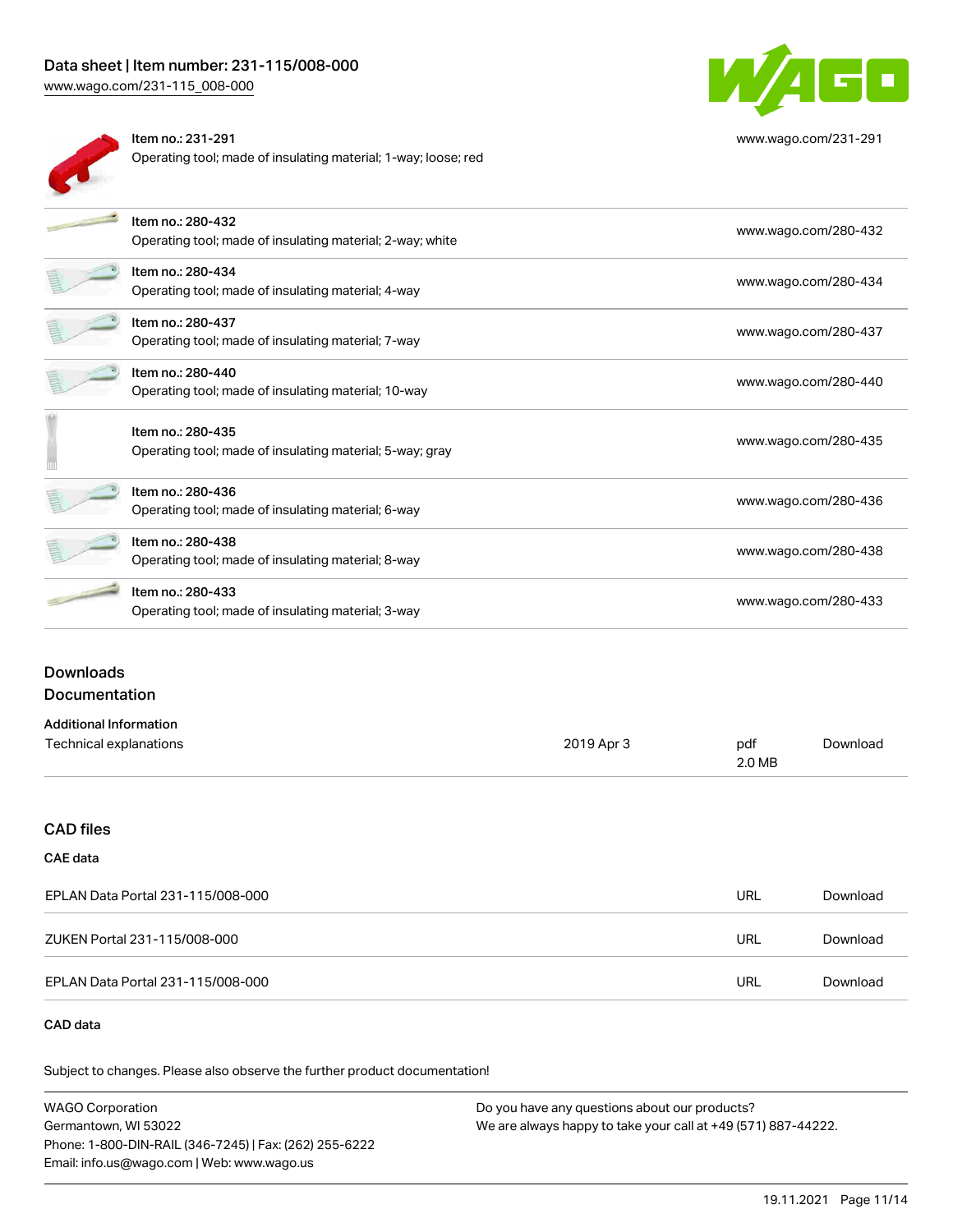

| 2D/3D Models 231-115/008-000            | URL | Download |
|-----------------------------------------|-----|----------|
|                                         |     |          |
| <b>Environmental Product Compliance</b> |     |          |
| <b>Compliance Search</b>                |     |          |

| Environmental Product Compliance 231-115/008-000                                                         | URL | Download |
|----------------------------------------------------------------------------------------------------------|-----|----------|
| 1-conductor female connector; CAGE CLAMP <sup>®</sup> ; 2.5 mm <sup>2</sup> ; Pin spacing 5 mm; 15-pole; |     |          |
| Snap-in mounting feet; 2,50 mm <sup>2</sup> ; gray                                                       |     |          |

## Installation Notes



Inserting a conductor via 3.5 mm screwdriver – CAGE CLAMP® actuation parallel to conductor entry.



Inserting a conductor via 3.5 mm screwdriver – CAGE CLAMP® actuation perpendicular to conductor entry.



Inserting a conductor into CAGE CLAMP® unit via operating lever (231-291).



Inserting a conductor via operating tool.

Subject to changes. Please also observe the further product documentation!

WAGO Corporation Germantown, WI 53022 Phone: 1-800-DIN-RAIL (346-7245) | Fax: (262) 255-6222 Email: info.us@wago.com | Web: www.wago.us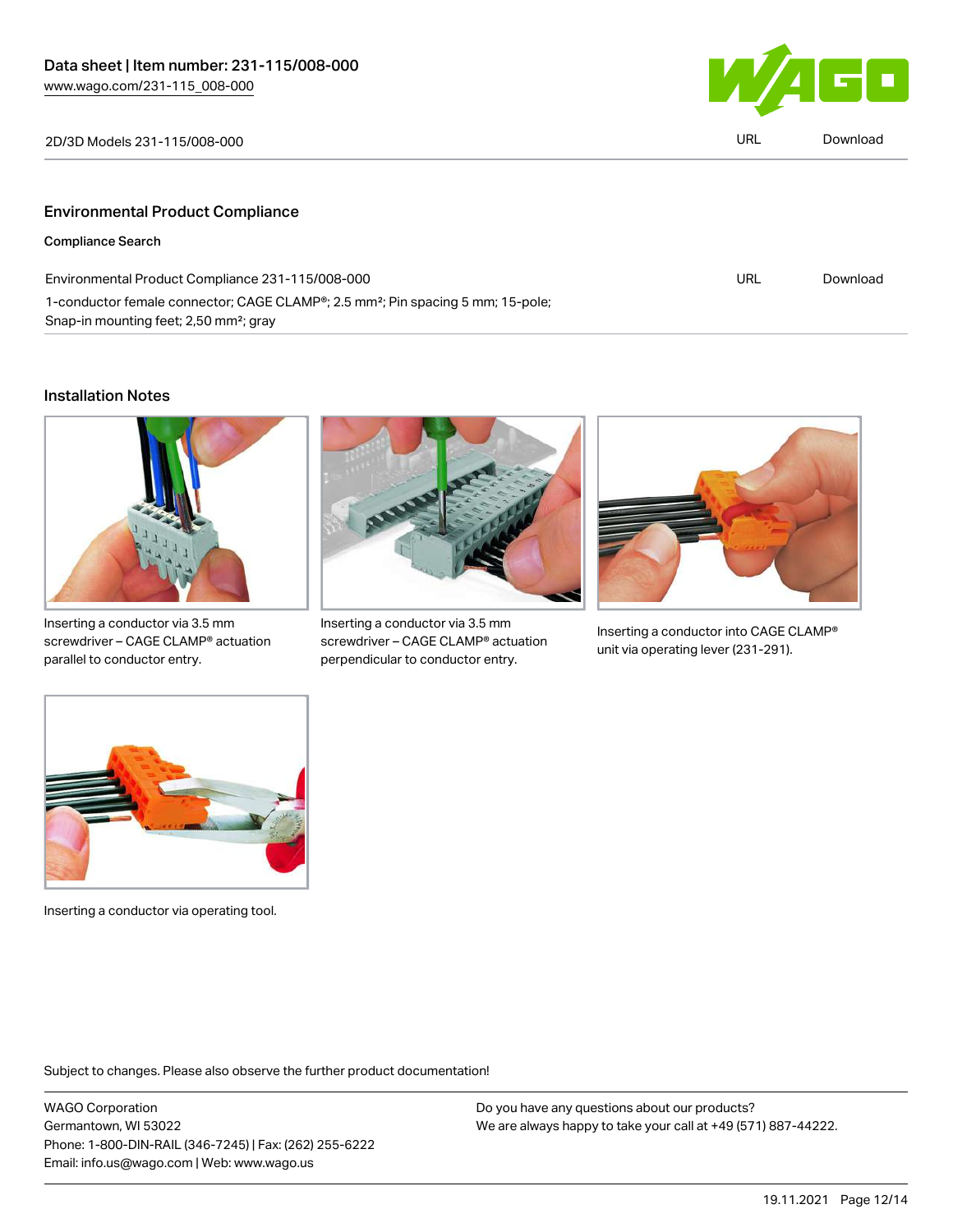



Coding a female connector by removing coding finger(s).



Testing – female connector with CAGE CLAMP®

Integrated test ports for testing perpendicular to conductor entry via 2 or 2.3 mm Ø test plug

### Installation



Male connector with strain relief plate



Strain relief housing shown with a male connector equipped with CAGE CLAMP®

Subject to changes. Please also observe the further product documentation!

WAGO Corporation Germantown, WI 53022 Phone: 1-800-DIN-RAIL (346-7245) | Fax: (262) 255-6222 Email: info.us@wago.com | Web: www.wago.us